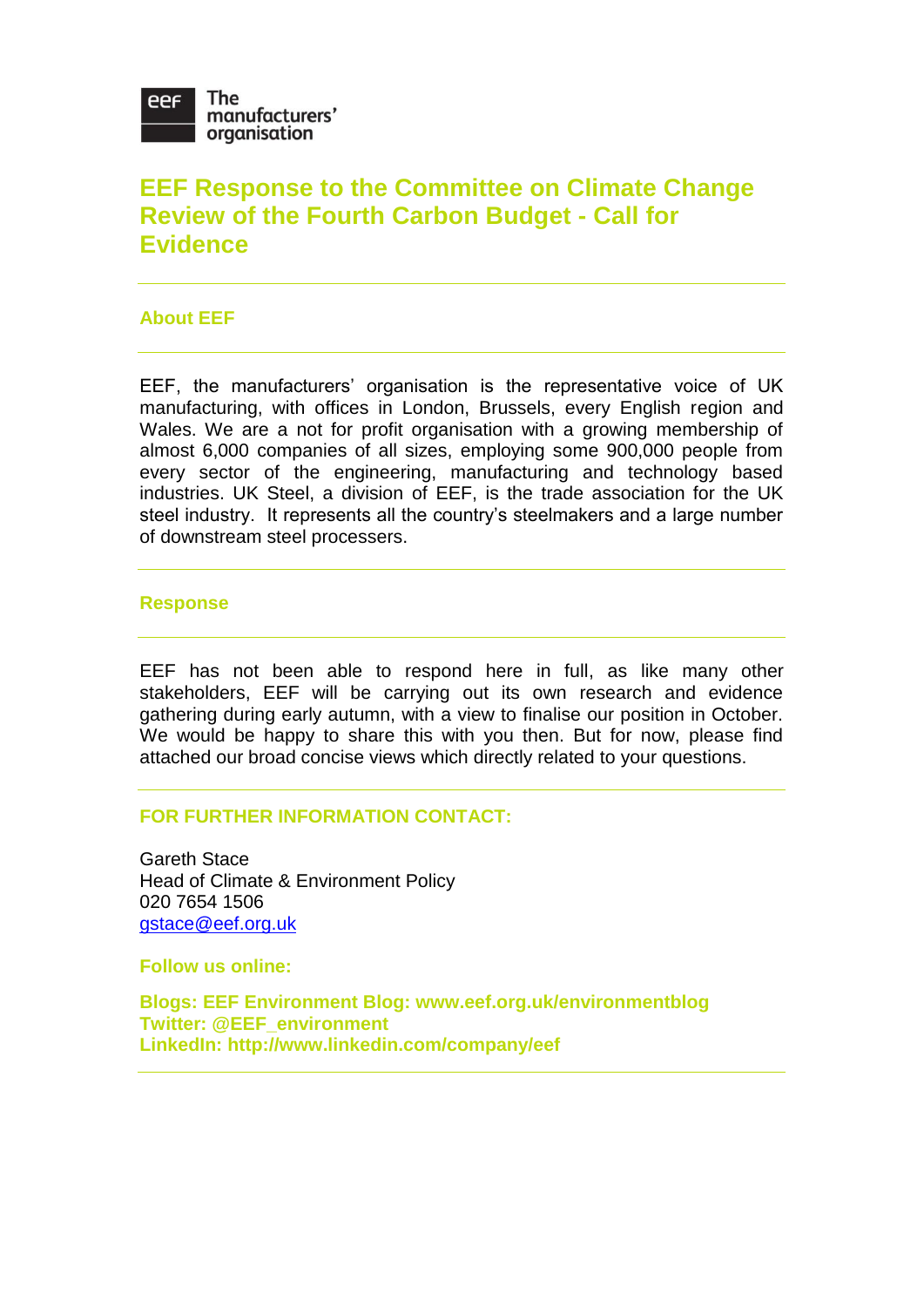

# **Review of the Fourth Carbon Budget - Call for Evidence**

[www.theccc.org.uk/call-for-evidence](http://www.theccc.org.uk/call-for-evidence)

## **Question and Response form**

When responding please provide answers that are as specific and evidence-based as possible, providing data and references to the extent possible. Please limit your response to a maximum of 400 words per question.

#### **Questions for consideration:**

#### **A. Climate Science and International Circumstances**

The Committee's advice assumes a climate objective to limit central estimates of temperature rise to as close to  $2^{\circ}$ C as possible, with a very low chance of exceeding  $4^{\circ}$ C by 2100 (henceforth referred to as "the climate objective"). This is broadly similar to the UNFCCC climate objective, and that of the EU.

In order to achieve this objective, global emissions would have to peak in the next few years, before decreasing to roughly half of recent levels by 2050 and falling further thereafter.

The UNFCCC is working toward a global deal consistent with such reductions, to be agreed by 2015. Earlier attempts (e.g. at Copenhagen in 2009, before the fourth budget was recommended or legislated) have failed to achieve a comprehensive global deal to limit emissions.

It is difficult to imagine a global deal which allows developed countries to have emissions per capita in 2050 which are significantly above a sustainable global average, implying the need for emissions reductions in the UK of at least 80% from 1990 levels by 2050.

The EU has not yet agreed a package beyond 2020, but the European Commission is consulting on a range of issues relating to development of climate and energy targets for 2030. In its 2011 Roadmap for moving to a competitive low-carbon economy, the Commission suggested a reduction in emissions of 40% on 1990 levels by 2030, as being on the cost-effective path to an 80-95% reduction by 2050. The UK Government has signalled its support for a 40% reduction by 2030, and for an increase to 50% in the context of a global deal.

China has made ambitious commitments to 2020 which would, if delivered, cut carbon-intensity relative to GDP by around 45%.

The United States could achieve its Copenhagen Accord commitment to reduce emissions by 17% on 2005 levels without the need for further federal legislation.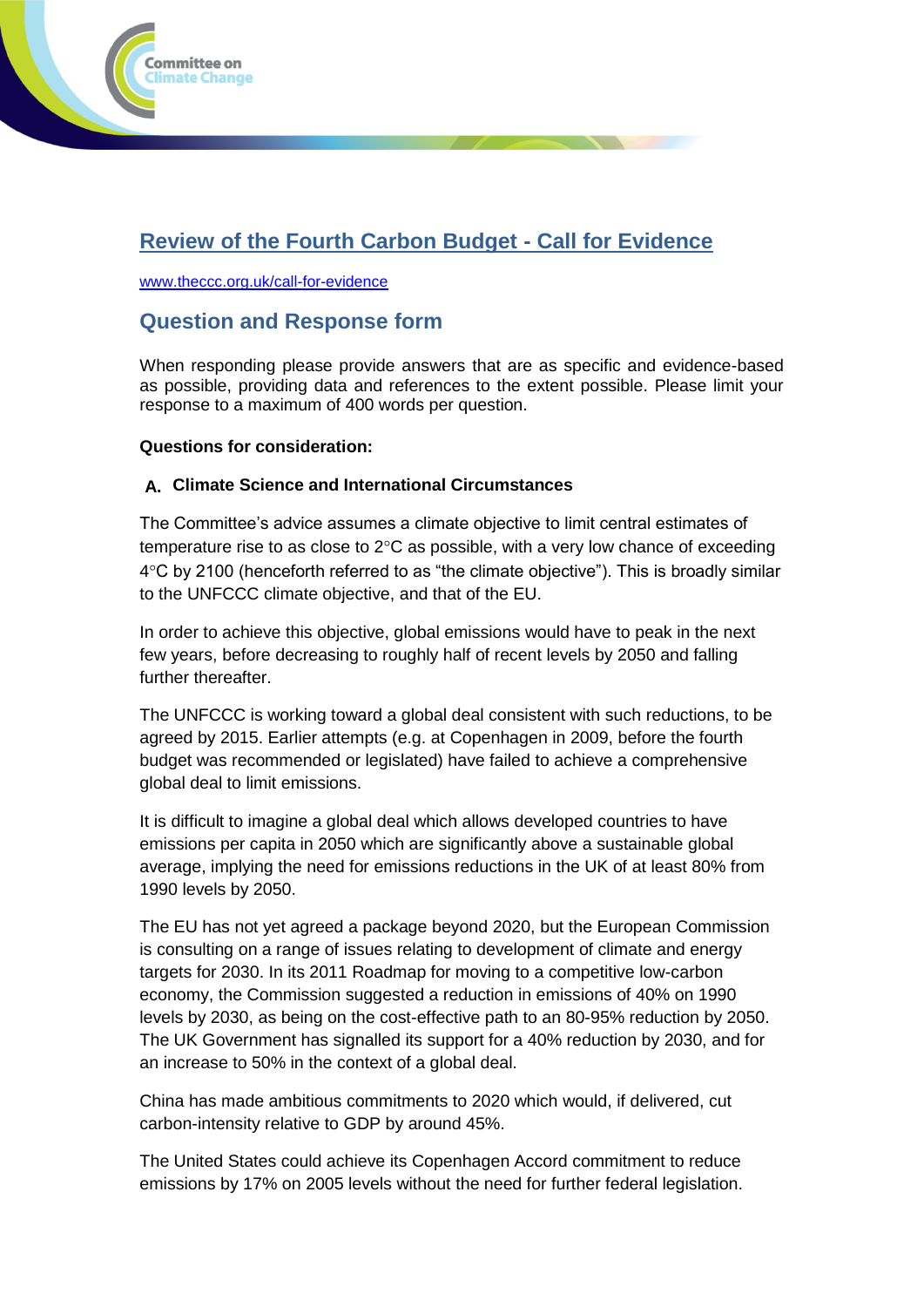*Question 1: Does the scientific evidence justifying the climate objective remain the same as in 2010? In particular, is there new evidence on climate change impacts?*

Committee on Climate Change

ANSWER: EEF does not have the expertise to answer whether the scientific evidence has changed significantly. However, in setting the UK Carbon Budgets, the government must take into account the climate objectives that we can agree and achieve. Globally, with comparable action being taken by other significant emitters of greenhouse gases. UK objectives and action must contribute to a reduction in global emissions, rather than isolated action.

**Question 2** *Have the emissions pathways consistent with achieving this objective changed? In particular, is there new evidence on climate sensitivity to emissions?*

ANSWER: Emissions pathways to achieve these objectives may not have changed, but the unilateral cost of doing so has. Our commitment and ambition must be made with a full understanding and acceptance of the cost and its impact on competitiveness and growth. Without cost effective action, global reductions will not take place, only a shifting of emissions to regions that currently are not subject to a comparable GHG reduction regime.

Evidence published by the UK government has shown that the UK's energy intensive sectors pay considerably more in energy tax and for climate change policy than many competitors. In addition the research indicates that, unabated, the situation will become particularly bad by 2020. The study showed that even in Europe there are differences despite being subject to the same emissions reduction targets. The report provides evidence that energy taxes for energy intensive industries (EIIs) in the EU Member States considered in the study are generally lower due to their governments providing significant reimbursements. Reimbursements to EIIs appear most significant for Germany, Denmark and Italy, and are also relatively high for France. However, the report highlights that this is an area where further investigations by Government are needed.

EEF is therefore becoming increasingly concerned about the impact CPS will have on wider manufacturing, not just Energy Intensive Industries. Its introduction in April will put UK manufacturers significantly out of step with our European competitors. Our particular concern is with the trajectory that CPS has plotted and the growing disparity between the CPS, the price of EU ETS allowances (EUA) and its impact on competitiveness. EEF's analysis shows that by 2015 this additional cost, not borne by competitors in the EU, will increase electricity prices for medium energy buyers by 10% alone.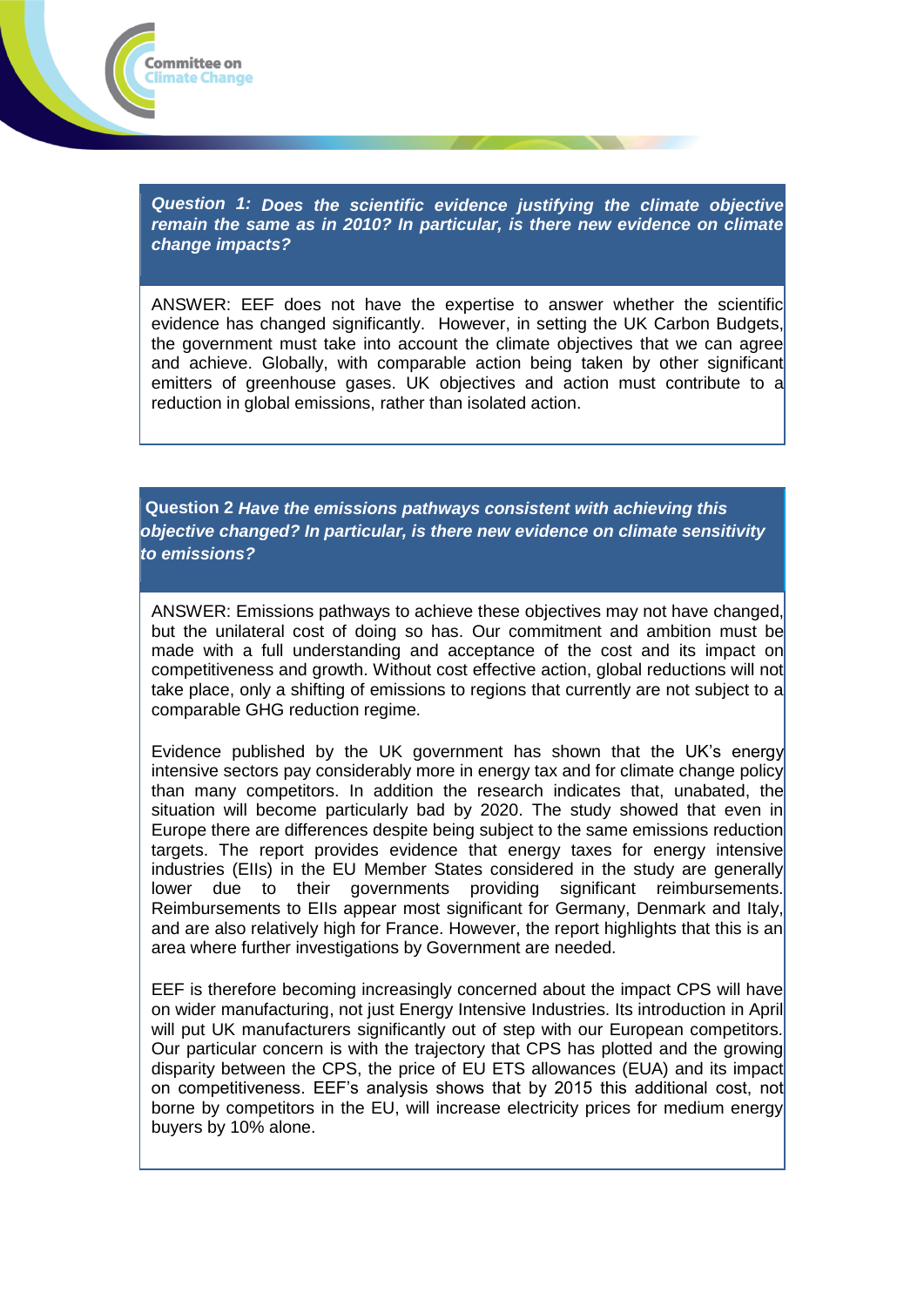

Committee on limate Change

ANSWER: There is little evidence that a 'like for like' global agreement is forthcoming and therefore it is too early to answer this question. Although there is increasing evidence that other countries or regions are adopting or piloting emission trading schemes of their own, it is too early to assess whether they will have the rigor and stringency of the EU ETS. For example, EEF has not been able to ascertain how many of the schemes intend to deal with energy intensive industries.

**Question 4** *How have the prospects for a new EU package for 2030 changed since the Committee's advice and the setting of the budget? What implications do the latest expectations have for the fourth carbon budget?*

ANSWER: Again, it is far too early to know what the agreed 2030 EU package will look like and therefore, until this is agreed then using that as evidence to decide whether the 4CB should stay at 1950mt is not acceptable. If the 2030 Package is not fully finalised before government must make a decision, then the Ripcord must be pulled and the 1950mt budget must increased to reflect the EU aspiration.

**Question 5** *What flexibilities are appropriate to reflect possible future changes in EU and international circumstances?*

ANSWER: Only if a truly global international agreement is reached, or if the EU significantly increases ambition, should there be consideration of sticking to 1950mt. In relation to an international agreement, the timetable for agreeing it takes place sometime after a decision on 4CB needs to be made. This cannot be used as evidence and must be discounted and supports a decision to pull the Ripcord.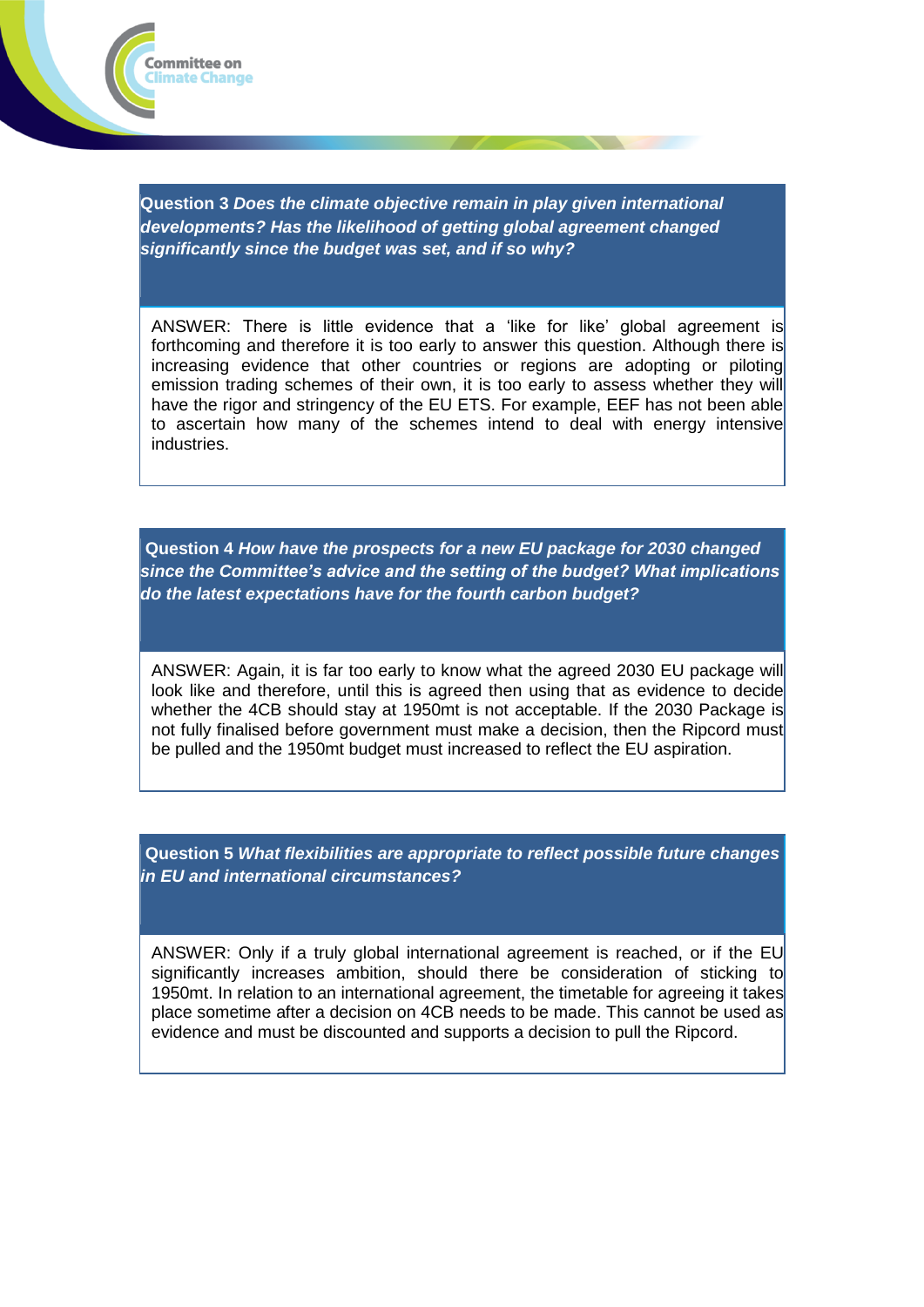

## **B. Technology and economics**

In recommending the level of the fourth carbon budget, the Committee developed scenarios which embodied cost-effective emissions reductions to meet the 2050 target.

These scenarios, set out in detail in the Committee's report *The Fourth Carbon Budget – Reducing emissions through the 2020s*, include substantial investment in low-carbon power generation, roll-out of low-carbon heat (heat pumps and district heating), development of the markets for ultra-low emissions vehicles and a combination of energy efficiency measures and fuel switching in industrial sectors.

They were based on official emissions projections together with an assessment of the cost and feasibility of abatement options. Since 2010, official emissions projections have been significantly reduced in the industry and waste sectors, meaning that meeting the legislated  $4<sup>th</sup>$  carbon budget would require less effort than originally envisaged.

**Question 6** *Is there any new evidence to suggest that the type of scenarios upon which the budget was based are no longer feasible or cost effective?*

ANSWER: EEF believe that the 1950mt Budget was based on an assumption that the EU (and corresponding international action) would go further than it has, in terms of ambition. This has not happened and therefore the scenarios upon which the budget was based are no longer correct or competitively robust. It should also be noted that the anticipated progress of the deployment of low carbon generation and abatement technologies has been slower than expected. For example, CCS and new nuclear. Similar we have not seen the anticipated reduction in the cost of offshore wind. And with the recently announced Contracts for Difference strike prices to 2018 and 2020 for offshore wind of £135/MWh, significant reductions in cost are looking seriously difficult to achieve by the end of this decade. This will have a significant knock on effect on power generation decarbonisation and the shift to electrification. This also has a negative impact of the affordability of sticking to the tighter 1950mt target. So rather than the direction of travel moving towards keeping the 1950mt target, EEF believe that the shift has actually moved the other way, making the 1950mt target untenable.

**Question 7** *In particular, does the possibility of shale gas in the UK change the economics of the fourth carbon budget?*

ANSWER: The production of shale gas in many regions of the World has had a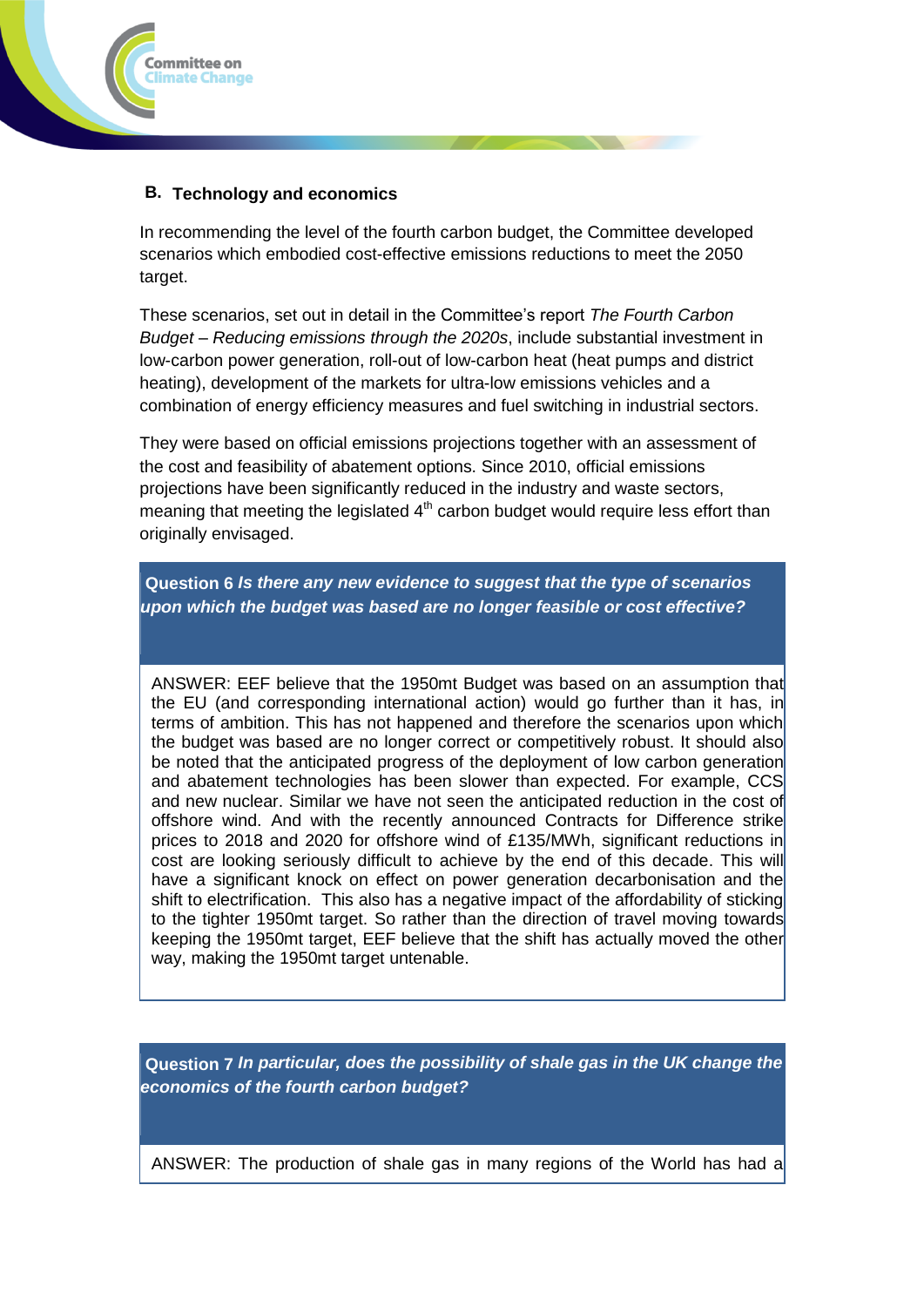

significant impact on prices and future supply of natural gas. So cheaper and greater availability of gas, for decades to come, will inevitably lead to the delay in the electrification of the UK economy. Much of the CCC calculations of Budgets in the 2020s are based on a move to electrification, most notably in transport and heating, therefore it is fair to say that these assumptions should now be revised, as the cost estimates will now be out of date.

**Question 8** *Should the budget be tightened to reflect headroom due to significantly lower emissions projections (e.g. due to slower than expected economic growth) since 2010?*

ANSWER: Slower economic growth should not be used to tighten the budget to reduce emissions. For a start, any decision on whether to adjust the budget should be based on an analysis of economic output has been permanently lost or whether it is likely to be counterbalanced by faster growth in subsequent years. Similarly, given the importance of competitiveness highlighted in this submission, the CCC should assess whether other EU countries have made similar changes to their emission budgets to reflect slower economic growth across the EU. Any assessment of a change to the budget should take account into the fact that the recession has in some ways increased the cost of reducing emissions. In particular, the availability and the cost of finance has deteriorated, making it more expensive for business to make the necessary investments.

## **C. Other issues**

As required by the Climate Change Act, in designing the fourth carbon budget we considered impacts on competitiveness, fiscal circumstances, fuel poverty and security of energy supply, as well as differences in circumstances between UK nations. Previous high-level conclusions on these were:

- **Competitiveness** risks for energy-intensive industries over the period to 2020 can be addressed under policies already announced by the Government. Incremental impacts of the fourth carbon budget are limited and manageable.
- **Fiscal impacts**. The order of magnitude of any fiscal impacts through the 2020s is likely to be small, and with adjusted VED banding and full auctioning of EU ETS allowances could be neutral or broadly positive.
- **Fuel poverty**. Energy policies are likely to have broadly neutral impacts on fuel poverty to 2020, with the impact of increases in electricity prices due to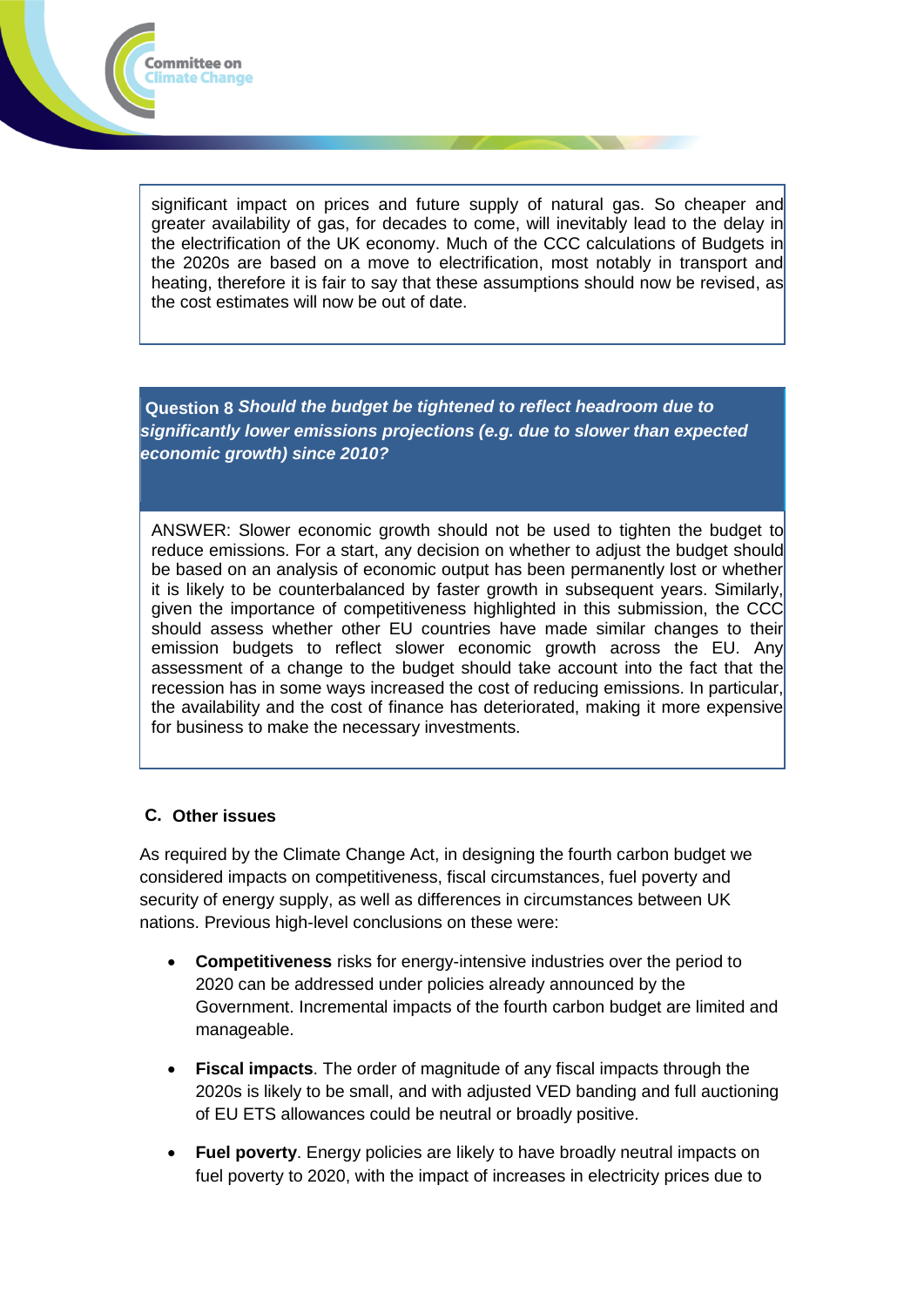

investment in low-carbon generation being offset by energy efficiency improvement delivered under the Energy Company Obligation. Incremental impacts through the 2020s are likely to be limited and manageable through a combination of further energy efficiency improvement, and possible income transfers or social tariffs.

- **Security of supply** risks due to increasing levels of intermittent power generation through the 2020s can be managed through a range of flexibility options including demand-side response, increased interconnection and flexible generation. Decarbonisation of the economy will reduce the reliance on fossil fuels through the 2020s and thus help mitigate any geopolitical risks of fuel supply interruption and price volatility.
- **Devolved administrations**. Significant abatement opportunities exist at the national level across all of the key options (i.e. renewable electricity, energy efficiency, low carbon heat, more carbon-efficient vehicles, agriculture and land use).

**Question 9** *Is there any new evidence to suggest that (incremental) impacts of the fourth carbon budget on competitiveness, the fiscal balance, fuel poverty and security of supply have become unmanageable?*

ANSWER: the question should be phased differently, by replacing the word "have" with "will".

The CCC should also shed more light on what is meant by 'unmanageable'. EEF would consider that if a 1950mt 4CB results in less investment in the UK manufacturing sector, then the impacts have become unmanageable.

When assessing the success of measures to address indirect impacts on Ells, it should be noted that the current compensation package, only covers 2/3 of the increased costs. This leaves the remaining 1/3 to contribute to the cumulative burden of unilateral costs on UK EII sectors.

Calculations in comparing climate change policy cost impacts on EIIs globally must be robust, as it should be noted that relying on uncorroborated data, will paint an incomplete picture. Equally, not included all key steel making regions, for example, will mask the true impacts of policy costs on profits from UK EIIs.

**Question 10** *Is there any new evidence on differences in circumstances between England, Wales, Scotland and Northern Ireland that suggest the need*